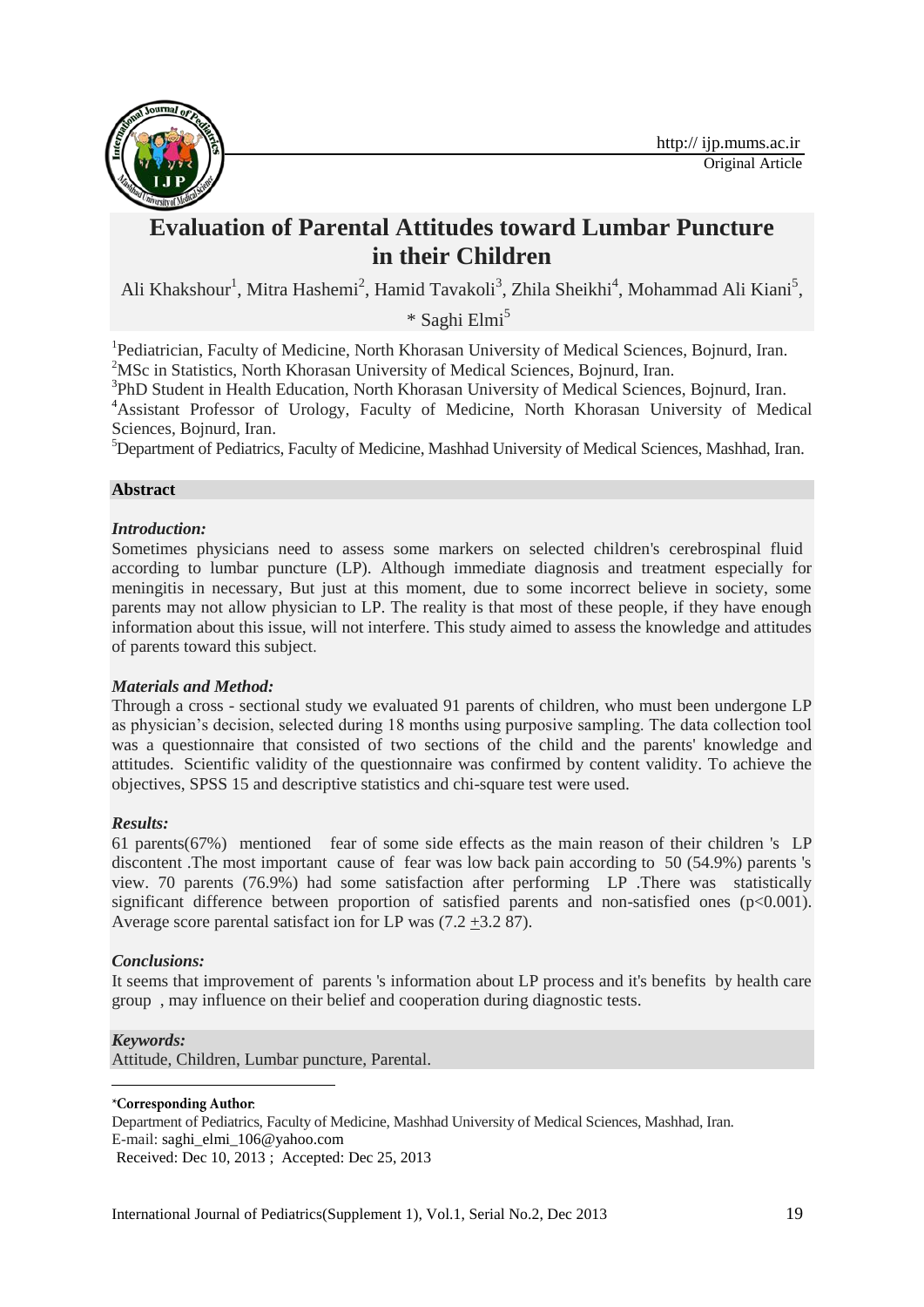## **Introduction**

One of the indicators of child health is public health and reducing the incidence, early diagnosis and treatment of disease is an important objective of the global health plans.

One of common diseases in infants and children can be viral or bacterial infections, and noted that it can spread to the central nervous system (CNS) and causes primary or secondary infection in nervous tissue. So one of diagnostic testing is on cerebrospinal fluid. Seizures associated with fever is a common finding occurred in 2-5% of children betwen aged 4 months to 5 years old (1-3). Seizure also occurrs in 25-30% of children with bacterial meningitis (4). Various investigations have been reported in patients apart from febrile seizures, other findings were not in favor of meningitis and after spinal puncture (Lumbar puncture: LP) meningitis have been confirmed. Therefore, the researchers recommended that all children admitted with febrile seizure should undergo LP  $(5,6)$ . According to some studies in children aged less than 12 months suggest to perform LP, even despite the absence of clinical symptoms (7). However, the decision in this case is related to the physician's personal experience and whenever there is a suspicion of a CNS infection, lumbar puncture should be performed (8).

In a study in a medical center during (October 2009 to December 2010), 157 children under the age of 18 months, who were hospitalized due to febrile seizures for the first time, lumbar puncture in 40% of cases (63 patients) were performed. Meningitis/ encephalitis had been detected in eight children: three cases of viral meningitis, three cases of bacterial meningitis (Streptococcus pneumoniae), and two cases of viral encephalitis other than herpes. Because the symptoms of meningitis are not clear under the age of 18 months, so lumbar puncture (LP) is widely recommended in these infants with febrile seizures. But retrospective studies have challenged this age criteria (9).

Due to the LP is more invasive and different than other routine tests in children, Usually parents may disagree with LP due to their anxiety that even disrupts the process of diagnosis and treatment. Although this problem is almost common, but little study has been done about it, especially in our country.

According to the little findings in this context and it's importance to child health, the goal of this study is to determine parental attitudes about LP in their children.

## **Materials and Methods**

This study was a cross-sectional study that approved by the Research Council of Northern Khorasan University of Medical Sciences in (2012-2013). Sampling was done during the period of 18 months at Imam Reza Hospital in Bojnurd.

Research tool was a researcher-made questionnaire which was confirmed by content validity and internal consistency (the correlation value (r=0.85) reliability.

According to attending physician's diagnosis and decision for LP, demographic data and information about the child's illness was recorded by a nurse. Also requested of parental to express their satisfaction with the LP as a number from zero to ten.

Data were coded and analyzed by descriptive and analytic [one-way analysis of variance (ANOVA), chi-square test] statistics and confidence coefficient 95% by SPSS-15. (P<0.05) was considered significant.

## **Results**

Our study was performed within eighteen months on the 91 children taking CSF was prescribed by their doctor. In this study, 39 children (42.9%) were female and 52 children (57.1%) were male. The mean age was 19±0.140 months. Children admitted to hospital due to diarrhea, vomiting, loss of consciousness, pneumonia and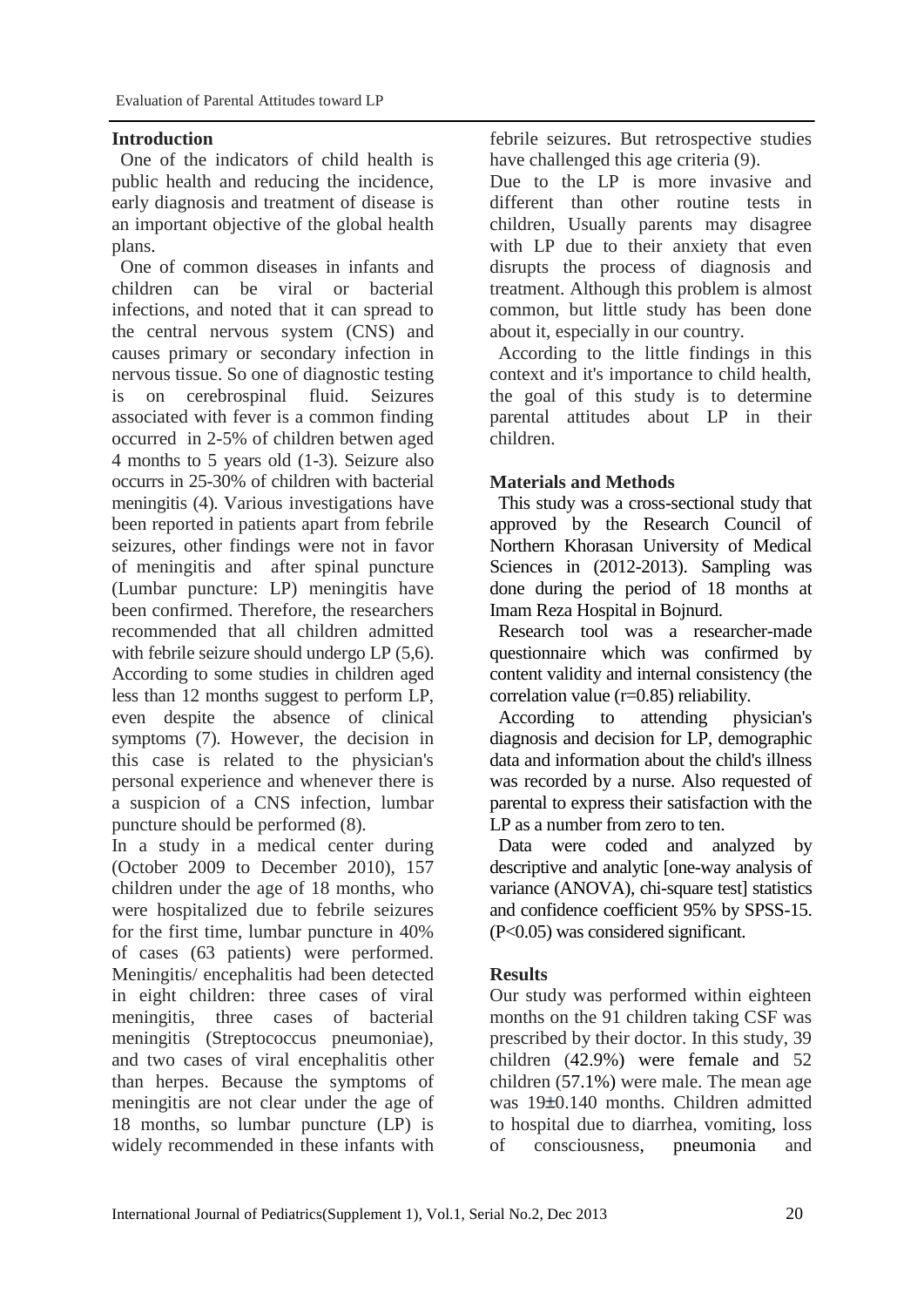septicemia (Table.1) and only for 3 children (3.3%) had been undergone LP in the past time. The mean age of the mothers were 9.5+4.270, and 87 mothers (95.6%) were housewife, 4 mothers (4.4%) were selfemployed and employees. Fathers mean ages was 32+ 1.732, and 65 fathers (71.4%) were self-employed, 9 fathers (9.9%) were employees, 16 fathers (17.9%) were workers and one father (1.1%) was unemployed. 53 children (58.2%) living in urban areas and 38 children (41.8 %) were from rural areas.

**Table 1:** Distribution of children 's referral causes.

| Referral causes       | Number | Percent |
|-----------------------|--------|---------|
| fever                 | 72     | 79.1    |
| Nausea, vomiting      |        | 9.9     |
| Loss of consciousness | 2      | 2.2     |
| pneumonia             |        | 4.4     |
| septicemia            |        | 44      |

Family members of 36 children (39.6%) were 3 people, this rate was 4people in 30 children (33%), 23 patients (25.3%) had 5 people in their family and 2 children (2.2%) have a family with 6 and 7 people. Levels of parental education ranged from illiterate to university educated (Table 2).

**Table 2:** Frequency of Educational Level in Parents of Children.

| <b>Educational level</b> |        | <b>Number</b> | <b>Percent</b> |
|--------------------------|--------|---------------|----------------|
| <b>Illiterate</b>        | Father | 3             | 3.3            |
|                          | Mother | 8             | 8.8            |
| Primary                  | Father | 39            | 42.9           |
|                          | Mother | 42            | 46.2           |
| Guidance                 | Father | 18            | 19.8           |
| School                   | Mother | 13            | 14.3           |
|                          |        |               |                |
| <b>High School</b>       | Father | 21            | 23.1           |
|                          | Mother | 19            | 20.9           |
| University               | Father | 10            | 11             |
|                          | Mother | 9             | 9.9            |

Most birth of children were, respectively, the first 39 children (42.9%), the second of 32 children (35.2%), the third of 18

children (19.8%) and 2 children (2.2%) of the fourth and fifth children were.

53 (58.2%) of parents had received necessary information about the LP previously. That was statistically significant difference  $(P=0.04)$  between parents proportion who had received the necessary information and those who had not.

74 (81.3%) of parents received information about LP from the doctor and 17 patients (18.7%) was notified by nurses. Three parents (3.3%) experienced LP in the other their children previously, and 2 parents (2.2%) had some experience about LP in their friends and relatives.

According to explain about LP process by health care group, 70 parents (76.9%) had some satisfaction after performing LP .There was statistically significant difference between proportion of satisfied parents and non-satisfied ones (P<0.001).

There were various reasons for parental discontent to perform LP, and the most was fear of side effects (Table 3).

**Table 3:** Frequency of Reasons Parents do not Consent, LP

| <b>Reasons</b>             | Number Percent |      |
|----------------------------|----------------|------|
| Little information         | 23             | 25.3 |
| Fear of side effects       | 61             | 67.1 |
| Unsuccessful experience    | 4              | 44   |
| Lack of medical facilities | 3              | 33   |

During asking parent's view about LP importance for their children's diagnosis, we found that 12 parents (13.2%) express this importance is very so much. 27 parents (29.7%) believed to much importance.17ones (18.7%) believed to some extent, 4 parents (4.4%) told slightly, 7people (7.7%) expressed that this method has no effect, and 24 ones (26.4%) were unaware of LP necessity on their child's diagnosis.

During asking parent's view about LP importance for their children's diagnosis, we found that 13 parents (14.3%) express this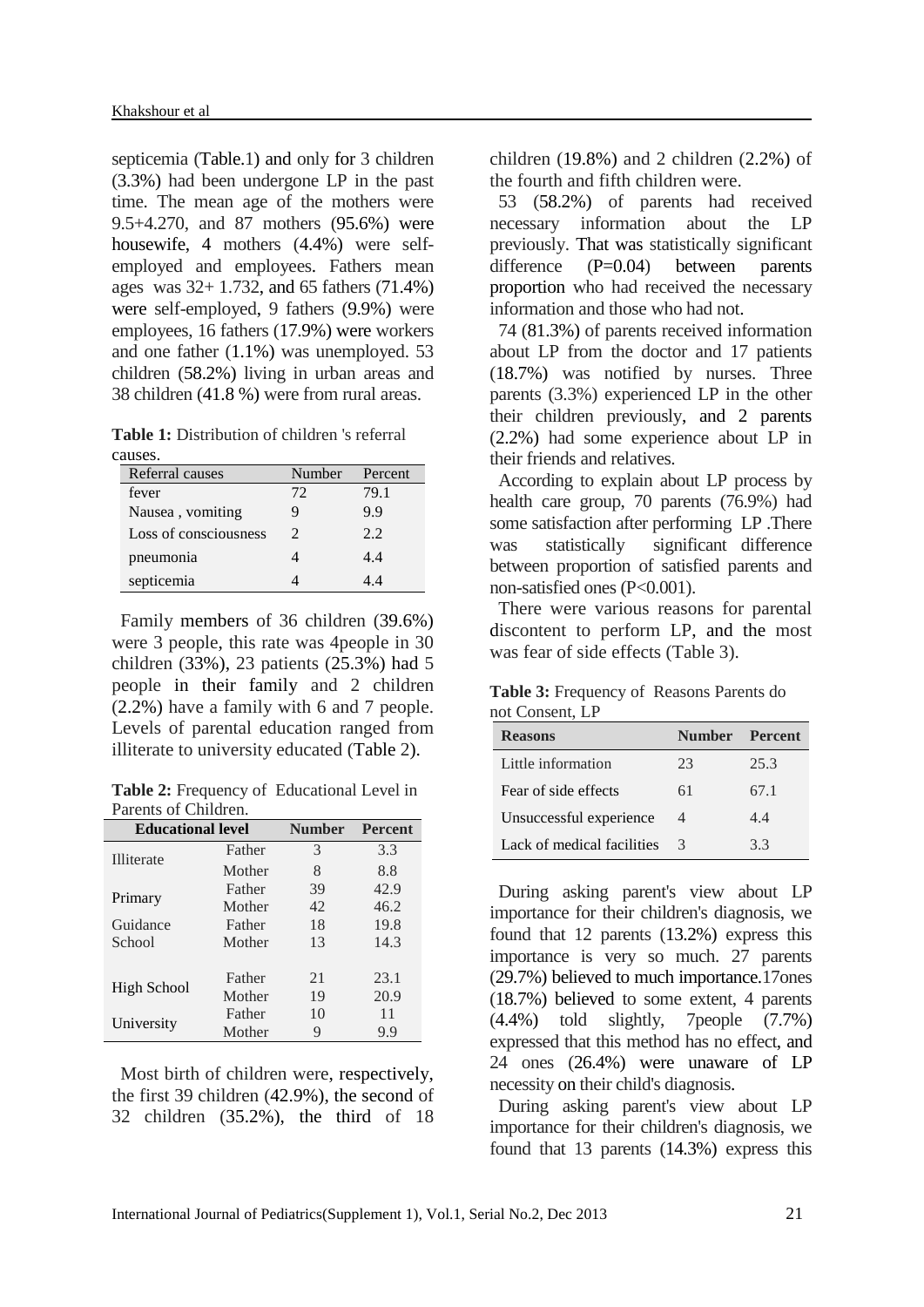importance is very so much. 26 parents (6.28%) believed to much importance.18ones (19.8%) believed to some extent, 2 parents (2.2%) told slightly, 7people (7.7%) expressed that this method has no effect, and 25 ones (27.5%) were unaware of LP necessity on their child's diagnosis.

It should be noted that in 4 cases's family members had undergone LP in the past. 5 cases's family members had history of seizures and disability. 3 children (3/3%) had congenital disorders one of them as a preterm twin had speech impairment, mental problems, CHD (congenital heart disease).5 children (5.5%) had pneumonia, kidney stones and seizure.

Average score parental satisfaction for LP on a scale of ten points equals  $7.2 + 3.221$ . Also, T test showed that the average parental satisfaction score in whom were aware of the need to LP for diagnosis and treatment of disease, were more than ones who did not informed, so there was a significant difference (P<0.001). After the necessary follow-up, 11 children with meningitis (12.1%) were confirmed (Table 4).

**Table 4:** Frequency of the exactly diagnosis in children in the study

| <b>Reasons</b>              | <b>Number</b> | <b>Percent</b> |
|-----------------------------|---------------|----------------|
| Meningitis                  | 11            | 12.1           |
| Febrile seizures            | 36            | 39.6           |
| Epilepsy                    | 4             | 4.4            |
| Seizures and fever followed | 35            | 38.4           |
| by diarrhea                 |               |                |
| Septicemia                  | 4             | 4.4            |
| Seizures following          | 1             | 1.1            |
| vaccination                 |               |                |

## **Discussion**

In this study, the main reason for LP dissatisfaction in 50 parents (54.9%) was fear of possible complications such as paralysis and back pain. Narchi study in 2012 on 24 families with discontent to LP, showed that 7 people were unfamiliar with lumbar puncture, 18 patients were fear of side effects (14 ones for paralysis and 4 cases for pain), 5 patients felt that lumbar

puncture is not necessary and one of them had scoliosis  $(10)$ .

Study by Wong and et al in 2010 showed the main reasons for dissatisfaction LP by 48% of parents were fear paralysis, 6% had fear for mental retardation, 16 %were influenced by relatives and friends recommendations (11).

Deng's study in 1994 on parental view about LP in their children with febrile convulsion reported that the main discontent reasons were fear of paralysis, mental retardation, child death, painfulness, weakened kidneys, which is consistent with some our findings (12).

In a study asked parent's belief about their children's LP showed that usually they refuse or disagree with it because of fear of probable paralysis, confusion due to incorrect popular guidance, fear of losing baby during LP, painfulness process of LP (13,14). Even parents who have not been involved in this program, had some fearing about paralyzing in children. Also in this study, relatives and friends were a source of information for parents and unfortunately they did not receive correct information from medical staff (15). Also, about 91% of parents tend to stay with their children during treatment process, such as LP, IV catheters and urinary catheterization (16). In some other studies, the parent-reported anxiety levels during LP was moderate, and there is no relationship between frequency of doing LP and their anxiety level (17).

In a study about parent's anxiety for their children's LP showed that 100% of these parents tend to stay with their children during LP and 25% of parents who were not present during the previous LP, along with their children, they tend to remain with them if LP repeated (10).

In our study, 39 parents (42.9%) expressed importance need to LP for diagnosis as too much and much. According to parents's visiting on LP in Deng's study, 71.4% of parental and in Wong study, 46% of parents had some satisfaction about LP (14).